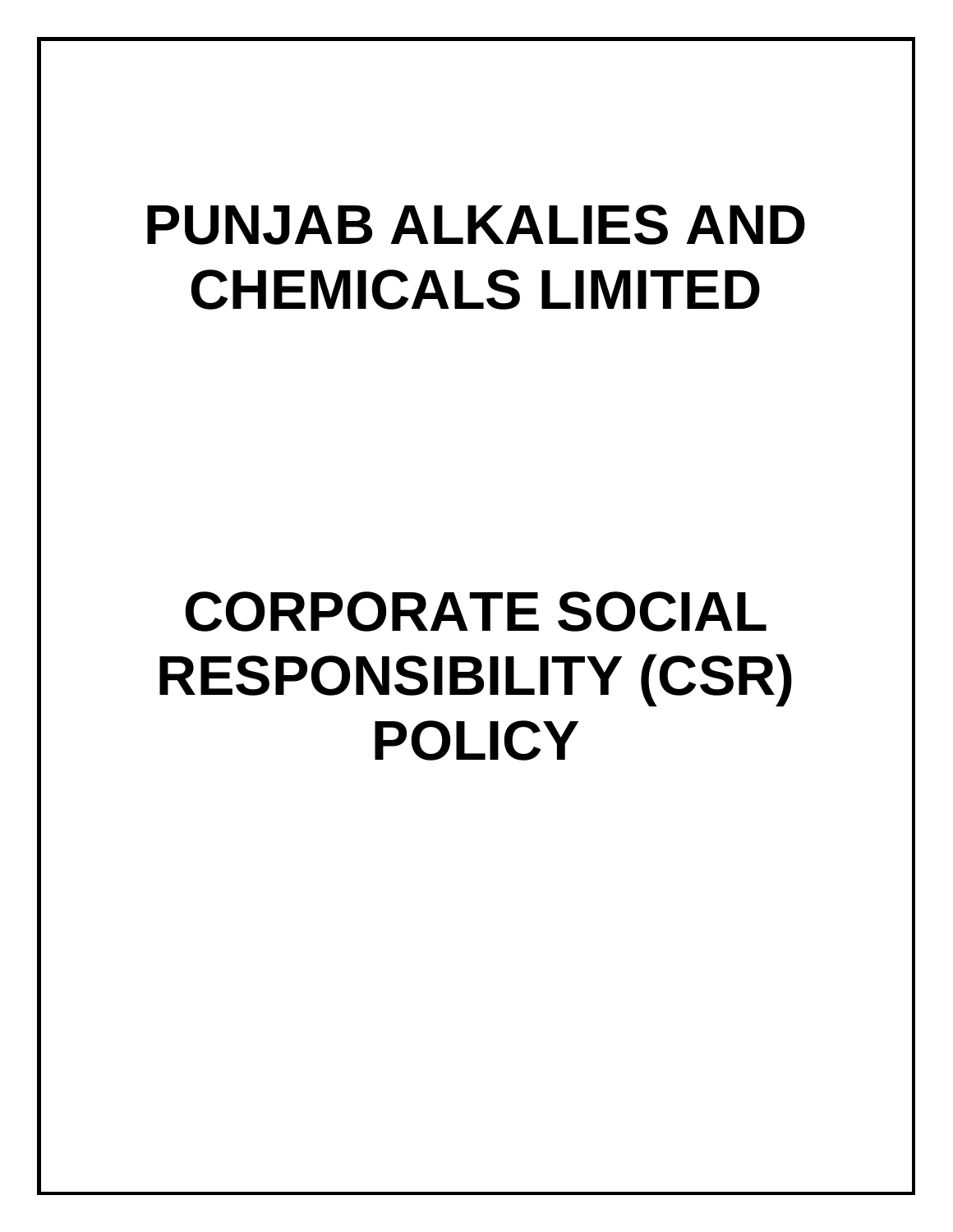#### **PUNJAB ALKALIES AND CHEMICALS LIMITED SCO-125,127, SECTOR 17-B, CHANDIGARH**

### **CORPORATE SOCIAL RESPONSIBILITY (CSR) POLICY**

#### **INDEX**

| CH. |                                             | <b>TITLE</b><br>PAGE NO.                                                       |                                  |  |  |  |
|-----|---------------------------------------------|--------------------------------------------------------------------------------|----------------------------------|--|--|--|
| 1.  |                                             | <b>SECTION - 1 : CONCEPT :</b>                                                 |                                  |  |  |  |
|     |                                             | <b>SHORT TITLE &amp; APPLICABILITY</b>                                         |                                  |  |  |  |
|     | 1.1                                         | Short title                                                                    | $\overline{2}$                   |  |  |  |
|     | 1.2                                         | <b>Definitions</b>                                                             | $\overline{2}$                   |  |  |  |
|     | $\overline{1.3}$                            | <b>CSR Vision Statement &amp; Objective</b>                                    | $\overline{3}$                   |  |  |  |
|     |                                             |                                                                                |                                  |  |  |  |
| 2.  |                                             | <b>SECTION - 2 : RESOURCES :</b>                                               |                                  |  |  |  |
|     | 2.1                                         | <b>Budget</b>                                                                  | 4                                |  |  |  |
|     | 2.2                                         | Spending                                                                       | $\overline{4}$                   |  |  |  |
|     |                                             |                                                                                |                                  |  |  |  |
| 3.  |                                             | <b>SECTION - 3 : PLANNING :</b>                                                |                                  |  |  |  |
|     |                                             |                                                                                |                                  |  |  |  |
|     | 3.1                                         | <b>Identification of Thrust Areas</b>                                          | 4                                |  |  |  |
|     | $\overline{3.2}$                            | <b>Strategic Initiatives</b>                                                   | $\overline{5}$                   |  |  |  |
| 4.  |                                             | <b>SECTION 4 - IMPLEMENTATION:</b>                                             |                                  |  |  |  |
|     |                                             |                                                                                |                                  |  |  |  |
|     | 4.1                                         | Geographical Coverage/Area of CSR activities                                   | 6                                |  |  |  |
|     | 4.2                                         | <b>Project Identification</b>                                                  | 7                                |  |  |  |
|     | 4.3                                         | <b>Executing Agency/Partner</b>                                                | 7                                |  |  |  |
|     | 4.4<br>4.5                                  | <b>Monitoring &amp; Evaluation</b><br>Documentation                            | $\overline{8}$<br>$\overline{8}$ |  |  |  |
|     |                                             |                                                                                |                                  |  |  |  |
| 5.  |                                             | <b>SECTION - 5 : AUTHORITY, RESPONSIBILITY &amp;</b><br><b>ACCOUNTABILITY:</b> |                                  |  |  |  |
|     |                                             |                                                                                |                                  |  |  |  |
|     | 5.1                                         | Powers for Approval                                                            | 9                                |  |  |  |
|     | $\overline{5.2}$                            | Responsibility                                                                 | 10                               |  |  |  |
| 6.  | <b>SECTION - 6 : GENERAL :</b><br>$10 - 11$ |                                                                                |                                  |  |  |  |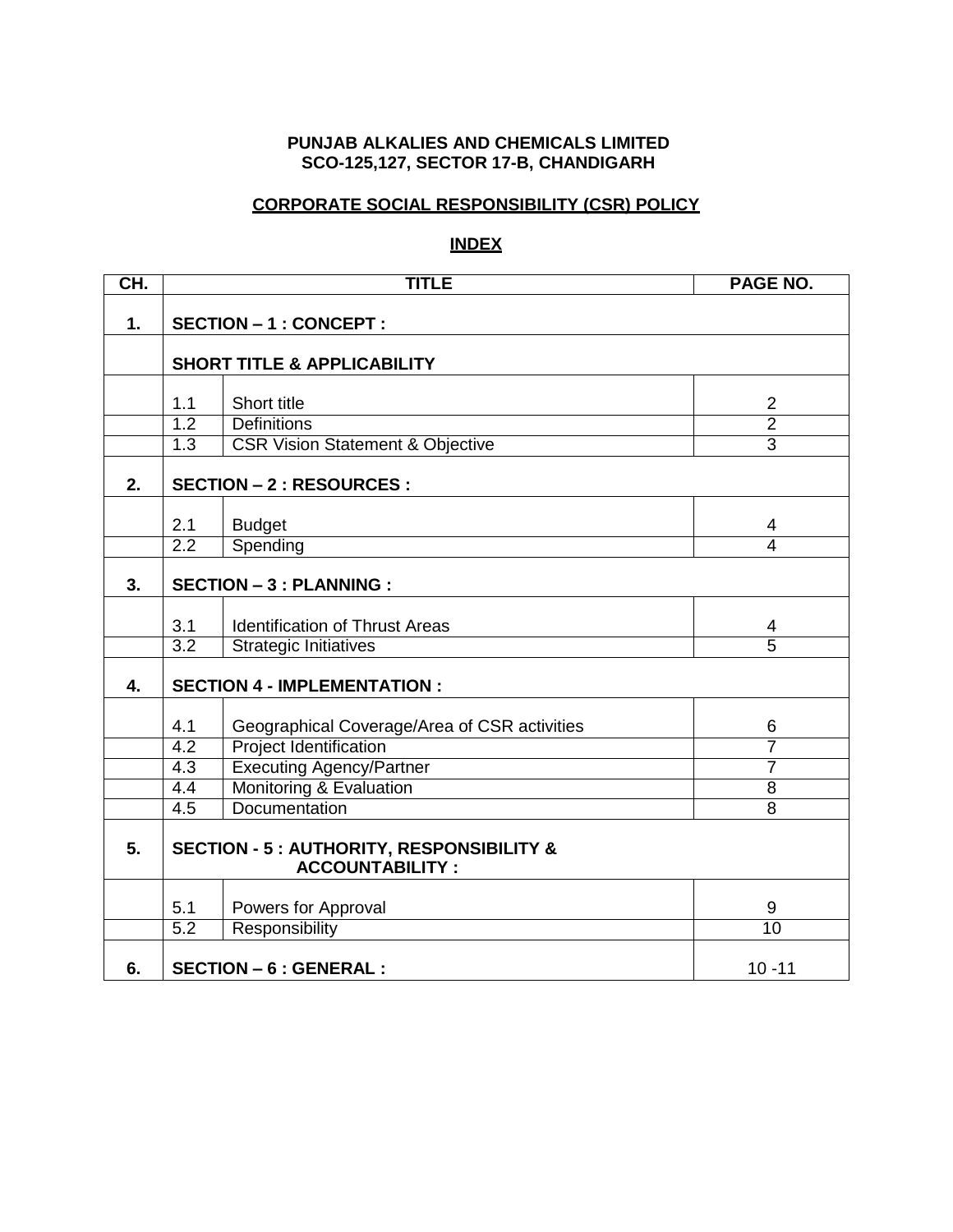## **SECTION - 1: CONCEPT**

| 1. |       |                  | <b>SHORT TITLE &amp; APPLICABILITY:</b>                                                                                                                                                                                                                                                                                                                                                                                                                                                                                            |
|----|-------|------------------|------------------------------------------------------------------------------------------------------------------------------------------------------------------------------------------------------------------------------------------------------------------------------------------------------------------------------------------------------------------------------------------------------------------------------------------------------------------------------------------------------------------------------------|
|    |       | <b>Backdrop:</b> |                                                                                                                                                                                                                                                                                                                                                                                                                                                                                                                                    |
|    |       |                  | The present CSR policy is being documented with a candid objective of<br>formalizing as a document of what is being done by the Company and what<br>would it proposes to do in the time to come. Section 135 read with Schedule VII<br>to the Companies Act, 2013 and the Corporate Social Responsibility Rules, 2014<br>(CSR Rules) has prescribed the requirements as to what should be the legal and<br>structured framework for doing the CSR activities.<br>The CSR policy of the Company, in the backdrop of such prescribed |
|    |       |                  | requirements, is enunciated in the foregoing paragraphs :                                                                                                                                                                                                                                                                                                                                                                                                                                                                          |
|    |       |                  | <b>1.1. SHORT TITLE:</b>                                                                                                                                                                                                                                                                                                                                                                                                                                                                                                           |
|    |       | 1.1.1            | This policy, which encompasses the Company's philosophy for<br>delineating its responsibility as a corporate citizen and lays down the<br>guidelines and mechanism for undertaking socially relevant<br>programs for welfare & sustainable development of the community at<br>large, is titled as the 'PACL CSR Policy'.                                                                                                                                                                                                           |
|    |       |                  | 1.1.2 This policy shall apply to all CSR initiatives and activities taken up at<br>its Plant / Corporate Office of Punjab Alkalies and Chemicals Limited<br>(hereinafter referred to as PACL for the sake of brevity), for the<br>benefit of different segments of the society.                                                                                                                                                                                                                                                    |
|    | 1.2.1 |                  | <b>DEFINITIONS:</b>                                                                                                                                                                                                                                                                                                                                                                                                                                                                                                                |
|    |       |                  | Act:                                                                                                                                                                                                                                                                                                                                                                                                                                                                                                                               |
|    |       |                  | Act shall mean the Companies Act, 2013 including with reference to<br>Section 135 and shall include any amendments thereto or<br>reenactments thereof.                                                                                                                                                                                                                                                                                                                                                                             |
|    |       |                  | CSR:                                                                                                                                                                                                                                                                                                                                                                                                                                                                                                                               |
|    |       |                  | Means and includes activities that are carried out as Corporate<br>Social Responsibility and fall within the ambit of Section 135 read<br>with Schedule VII to the Companies Act, 2013.                                                                                                                                                                                                                                                                                                                                            |
|    |       |                  | <b>PACL:</b>                                                                                                                                                                                                                                                                                                                                                                                                                                                                                                                       |
|    |       |                  | PACL shall include its plant/unit at Naya Nangal, District Ropar,<br>Punjab, in India.                                                                                                                                                                                                                                                                                                                                                                                                                                             |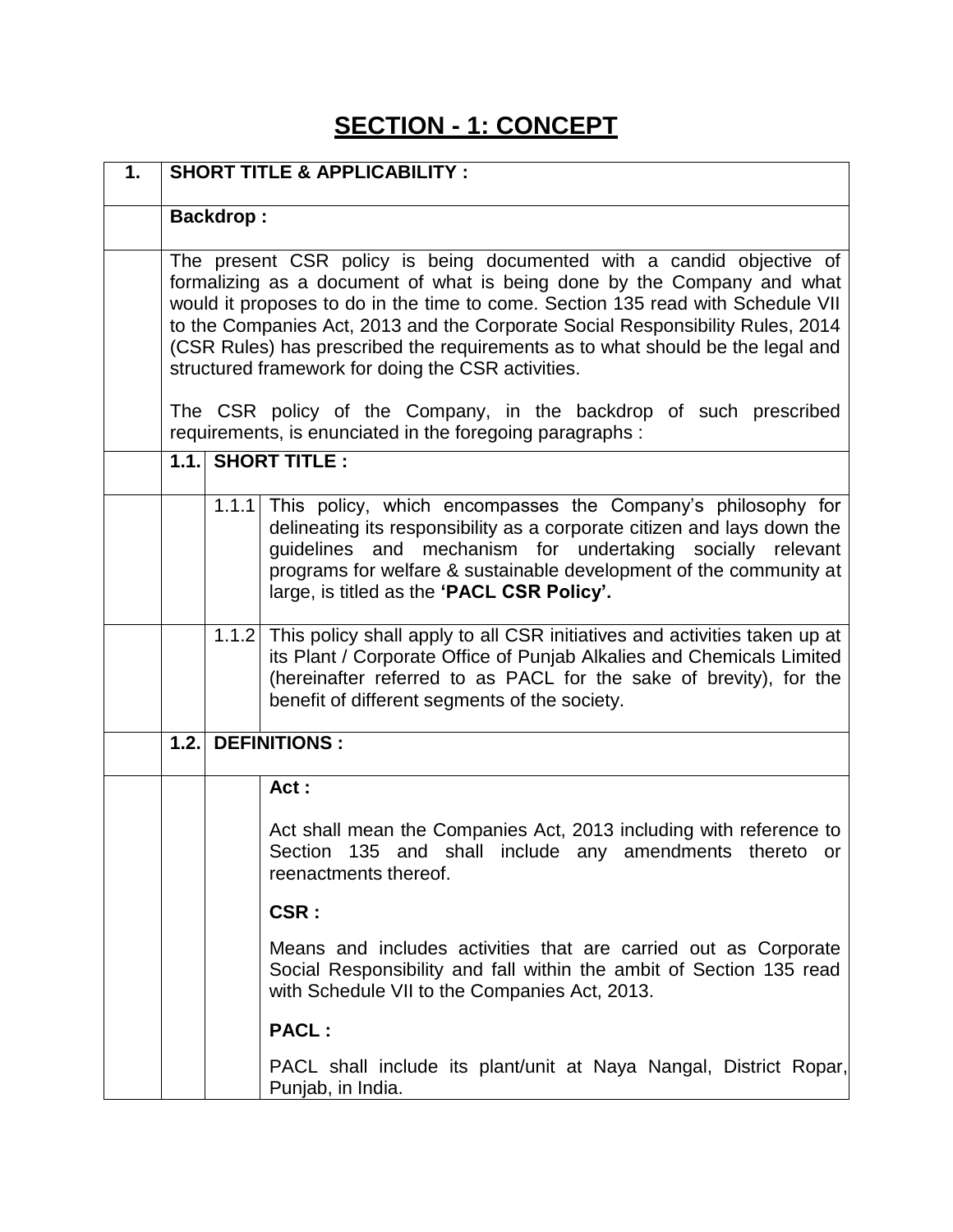|      |       | <b>Net Profit:</b>                                                                                                                                                                                                                                                                                                                                                                                                              |
|------|-------|---------------------------------------------------------------------------------------------------------------------------------------------------------------------------------------------------------------------------------------------------------------------------------------------------------------------------------------------------------------------------------------------------------------------------------|
|      |       | Net Profit means as defined in Rule 2(f) of the Companies<br>(Corporate Social Responsibility Policy) Rules, 2014.                                                                                                                                                                                                                                                                                                              |
|      |       | <b>Rules:</b>                                                                                                                                                                                                                                                                                                                                                                                                                   |
|      |       | Rules means the Companies (Corporate Social Responsibility Policy)<br>Rules, 2014.                                                                                                                                                                                                                                                                                                                                              |
|      |       | Schedule:                                                                                                                                                                                                                                                                                                                                                                                                                       |
|      |       | Means Schedule VII to the Companies Act, 2013 and as amended<br>from time to time.                                                                                                                                                                                                                                                                                                                                              |
| 1.3. |       | <b>CSR VISION STATEMENT &amp; OBJECTIVE:</b>                                                                                                                                                                                                                                                                                                                                                                                    |
|      |       | 1.3.1 Vision:<br>In alignment with vision of the Company, PACL, through its CSR<br>initiatives, shall continue to enhance value creation in the society and<br>in the community in which it operates, through its services, conduct &<br>initiatives, so as to promote sustained growth for the society and<br>community, in fulfillment of its role as a Socially Responsible<br>Corporate Citizen with environmental concern. |
|      | 1.3.2 | Objective:                                                                                                                                                                                                                                                                                                                                                                                                                      |
|      |       | To ensure an increased commitment at all levels in the<br>organization towards CSR, to operate its business in an<br>economically, socially & environmentally sustainable manner,<br>while recognizing the interests of all its stakeholders.                                                                                                                                                                                   |
|      |       | To directly or indirectly take up programs that benefit the<br>communities in & around PACL, over a period of time, thus<br>uplifting / enhancing the quality of life & economic well-being of<br>the local populace.                                                                                                                                                                                                           |
|      |       | To generate, community goodwill for PACL and help reinforce a<br>positive & socially responsible image of PACL through its CSR<br>initiatives.                                                                                                                                                                                                                                                                                  |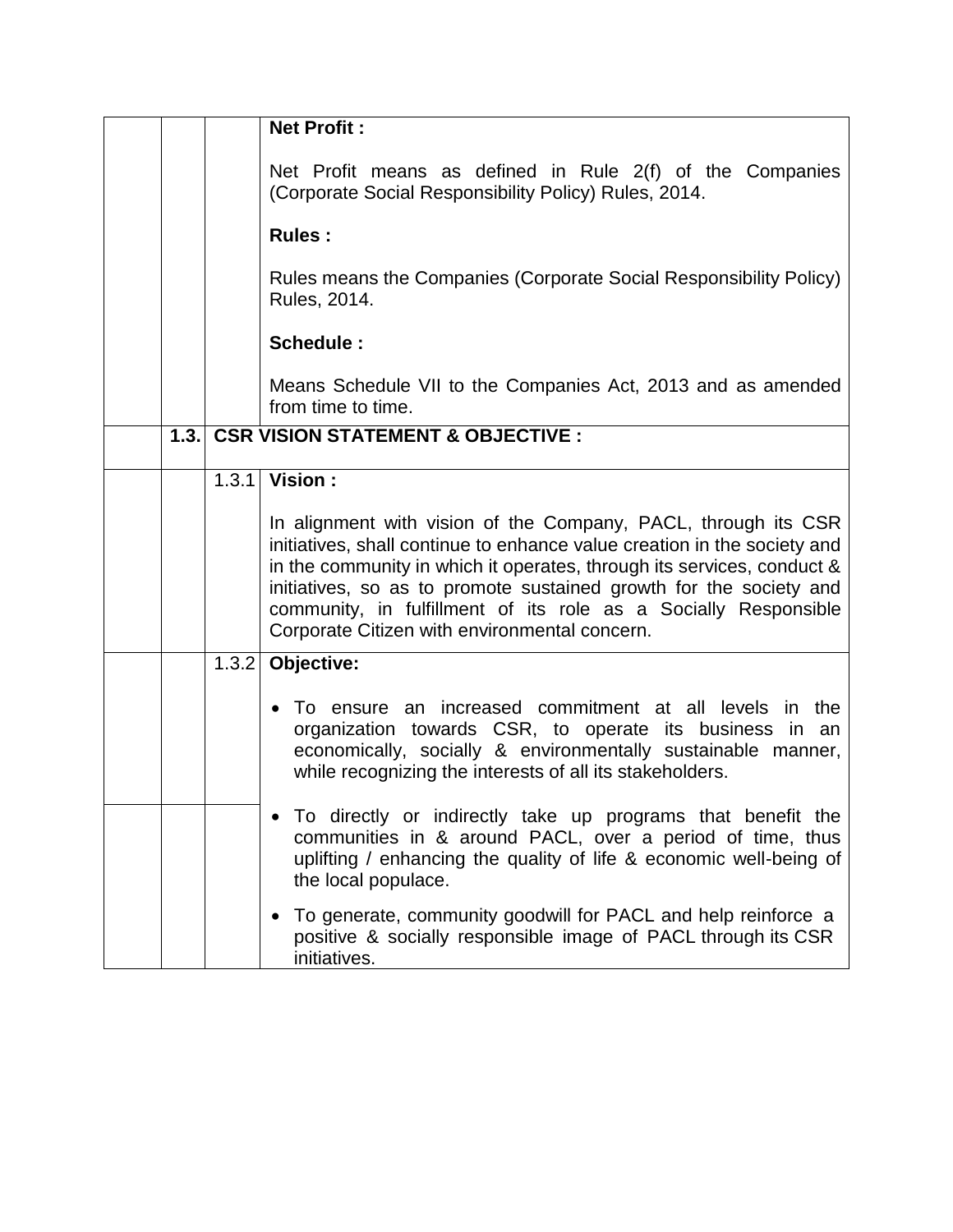# **SECTION – 2 : RESOURCES**

| 2.1. | <b>BUDGET:</b>                                                                                                                                                                                                                                                                                                                                                                                                 |
|------|----------------------------------------------------------------------------------------------------------------------------------------------------------------------------------------------------------------------------------------------------------------------------------------------------------------------------------------------------------------------------------------------------------------|
|      | For achieving its CSR objectives through implementation of meaningful &<br>sustainable CSR programs, PACL will allocate statutorily permissible<br>atleast 2% of its average past three financial year's net profit and the said<br>amount shall be worked out in accordance with the requirements of the<br>provisions of law for the time being in force and this would be the overall<br>Annual CSR Budget. |
|      | 2.2. SPENDING:                                                                                                                                                                                                                                                                                                                                                                                                 |
|      | Any unspent / unutilized CSR allocation of a particular year, will be dealt<br>with in due compliance of law for the time being in force.                                                                                                                                                                                                                                                                      |
|      | Any surplus arising out of CSR Projects or Programs or activities may not<br>form part of the business profits of a Company.                                                                                                                                                                                                                                                                                   |

## **SECTION – 3 : PLANNING**

| 3. | 3.1.1 | <b>INDENTIFICATION OF THRUST AREAS:</b>                                                                                                                                                                                                                                                |
|----|-------|----------------------------------------------------------------------------------------------------------------------------------------------------------------------------------------------------------------------------------------------------------------------------------------|
|    |       | For purposes of focusing its CSR efforts in a continued and effective<br>3.1.1<br>manner, the following Thrust Areas have been identified :                                                                                                                                            |
|    |       | Education & Vocational Training Programs;<br>II. Nutrition & Health;                                                                                                                                                                                                                   |
|    |       | III. Development of neighborhood of existing complexes;<br>IV. Hygiene Improvement through upgradation of existing sanitary<br>toilets;                                                                                                                                                |
|    |       | V. Income Generation Activities utilizing local resources for value<br>addition                                                                                                                                                                                                        |
|    |       | VI. Infrastructure for Safe Drinking Water                                                                                                                                                                                                                                             |
|    |       | 3.1.2 As far as possible efforts shall be made to prioritise the heads under<br>which amount earmarked for CSR activities amongst the thrust<br>areas. However, the decision of CSR Committee shall be at liberty to<br>decide the allocation /reallocation of the earmarked amount/s. |
|    | 3.2.1 | <b>STRATEGIC INITIATIVES:</b>                                                                                                                                                                                                                                                          |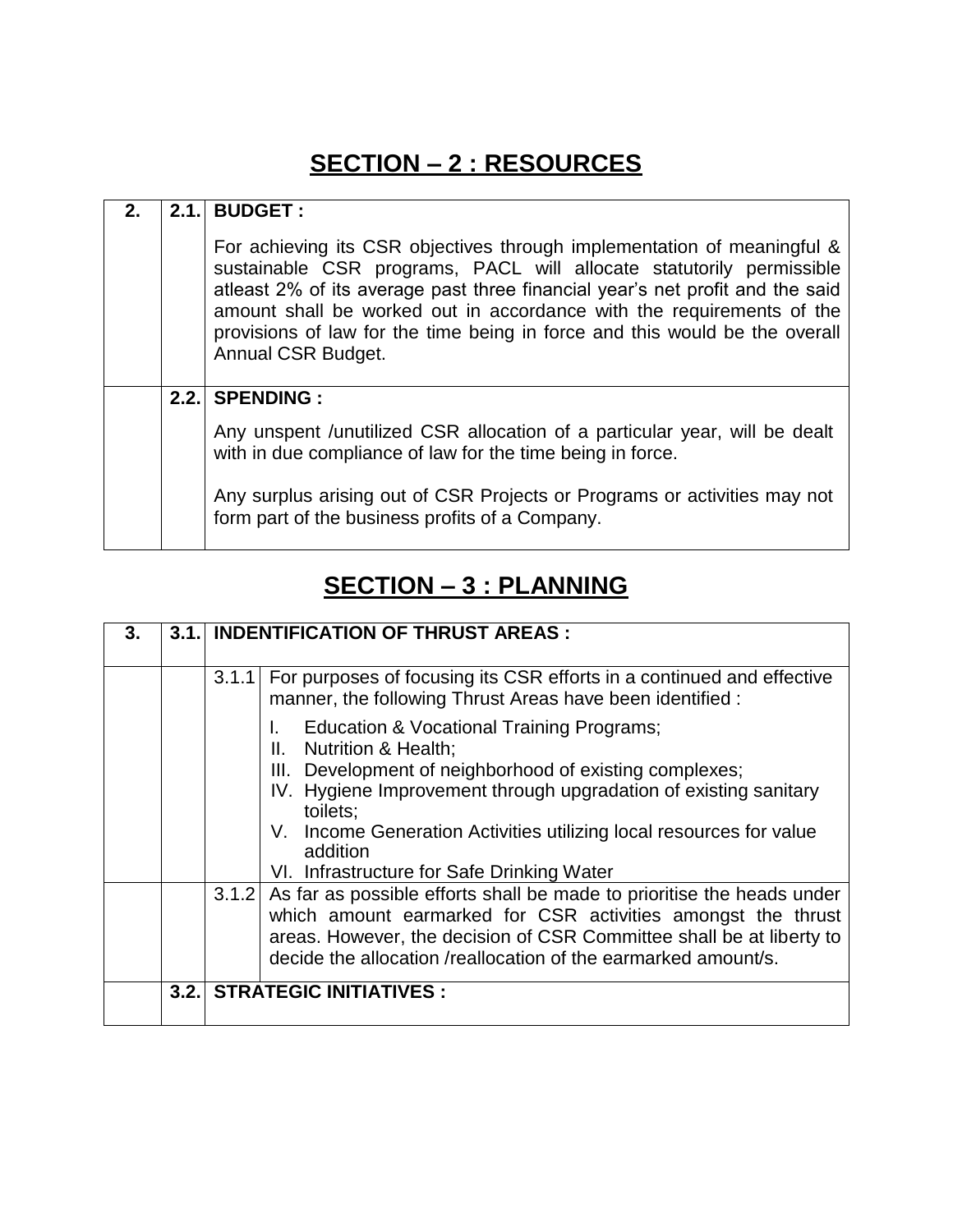|  | 3.2.1 | Schedule VII of the Companies Act, 2013, contains the activities<br>which may be considered as eligible for CSR activities.<br>PACL may undertake one or more project/s under any or all of the<br>following thrust areas or such other area that may, under the law for<br>the time being in force, be permissible. |
|--|-------|----------------------------------------------------------------------------------------------------------------------------------------------------------------------------------------------------------------------------------------------------------------------------------------------------------------------|
|  |       | The thrust areas mandated shall be:                                                                                                                                                                                                                                                                                  |
|  |       | 1) To take up any such developmental activities which is not<br>replicated by Government initiatives;<br>2) Should bring good visibility and branding of the company;<br>3) Should provide benefits to the society<br>4) Should be sustainable in nature.                                                            |
|  |       | 3.2.2 CSR programs will be directly undertaken by the Company or through<br>any Implementation Partner to the best possible extent within the<br>framework of the above areas.                                                                                                                                       |
|  |       | 3.2.3 The time period /duration over which a particular program will be<br>spread, shall depend on its nature, extent of coverage and the<br>intended impact of the program.                                                                                                                                         |

# **SECTION – 4 : IMPLEMENTATION**

|  | 4.1. GEOGRAPHICAL COVERAGE / AREA OF CSR ACTIVITIES :                                                                                                                                                                                                                                                                                                                                                                                                                                                                                                |
|--|------------------------------------------------------------------------------------------------------------------------------------------------------------------------------------------------------------------------------------------------------------------------------------------------------------------------------------------------------------------------------------------------------------------------------------------------------------------------------------------------------------------------------------------------------|
|  | 4.1.1 CSR works being focused in the areas adjoining to PACL factory at<br>Naya Nangal. The programs identified should normally fall within a<br>reasonable radius from PACL Factory.                                                                                                                                                                                                                                                                                                                                                                |
|  | 4.1.2 This will include nearby areas and villages around the set up of<br>PACL i.e. Naya Nangal & Chandigarh or any other unit of PACL that<br>may be set up in future. These areas shall be considered as the local<br>area for spending the amount earmarked for CSR activities for the<br>purposes of determining the jurisdiction as contained in the Act and<br>the CSR Rules made there under. However, in case need arises to<br>carry out CSR activities other than the local areas, the same may be<br>done with approval of CSR Committee. |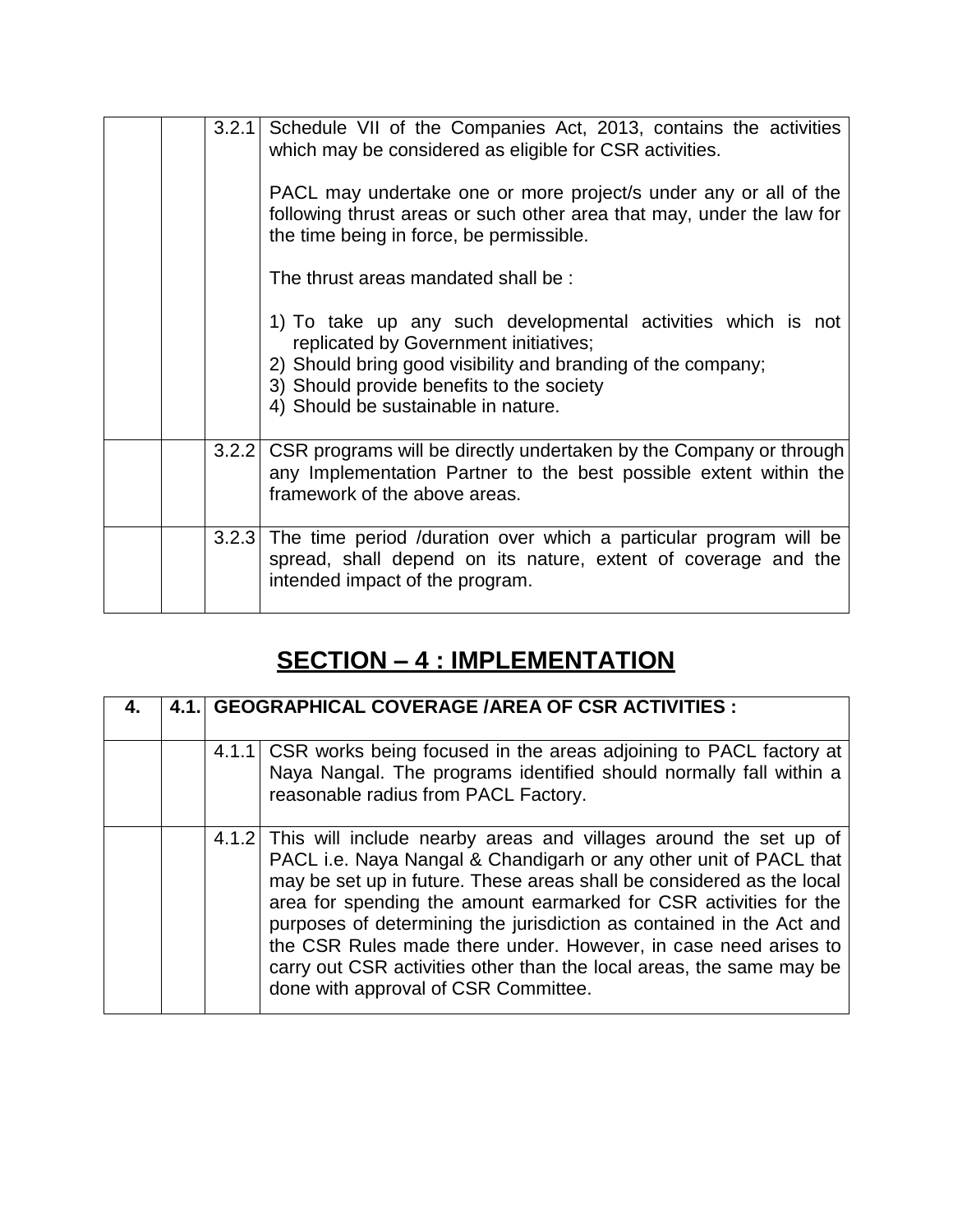|      | 4.1.3 The amount earmarked for CSR shall be spent by the Company in<br>the local area and the surrounding areas where the Company<br>operates. The amount may be spent for CSR activities in other areas<br>considering the need with approval of CSR Committee.                                                                                                                                                                                                                                                                                                    |
|------|---------------------------------------------------------------------------------------------------------------------------------------------------------------------------------------------------------------------------------------------------------------------------------------------------------------------------------------------------------------------------------------------------------------------------------------------------------------------------------------------------------------------------------------------------------------------|
| 4.2. | <b>PROJECT IDENTIFICATION:</b>                                                                                                                                                                                                                                                                                                                                                                                                                                                                                                                                      |
|      | At PACL, CSR project identification shall be done broadly by means of the<br>following:                                                                                                                                                                                                                                                                                                                                                                                                                                                                             |
|      | Need identification Studies by professional, institutions /agencies;<br>(a)<br>Internal need assessment by cross-functional team at the local level;<br>(b)<br>Receipt of proposals /requests from District Administration /Local<br>(c)<br>Govt. etc.;                                                                                                                                                                                                                                                                                                             |
|      | Discussions and request with local representatives / Civic bodies<br>(d)<br>/Citizen's forums /Voluntary Organizations;<br>Such other means /sources as may be deemed fit.<br>(e)                                                                                                                                                                                                                                                                                                                                                                                   |
|      |                                                                                                                                                                                                                                                                                                                                                                                                                                                                                                                                                                     |
| 4.3. | <b>EXECUTING AGENCY / PARTNERS :</b><br>4.3.1 PACL will take up its CSR activities directly or any Implementation<br>Partner, which will seek to identify suitable<br>for<br>programs<br>implementation in line with the CSR objectives of the Company and<br>also benefit the stakeholders and the community for which those<br>programs are intended. These works would be done either<br>independently or through :                                                                                                                                              |
|      | i. Community based organizations whether formal or informal;<br>ii. Elected local bodies such as Panchayats etc.;<br>iii. Voluntary Agencies (NGOs);<br>iv. Institutes /Academic Organizations;<br>v. Trusts, Missions;<br>vi. Self-help Groups;<br>Semi-Government<br>vii. Government,<br>and<br>autonomous<br>Organizations;<br>viii. Standing Conference of Public Enterprises (SCOPE);<br>ix. Mahila Mandals / Samitis;<br>x. Contracted agencies for civic works;<br>xi. Professional Consultancy Organizations; and<br>xii. Such others as may be deemed fit. |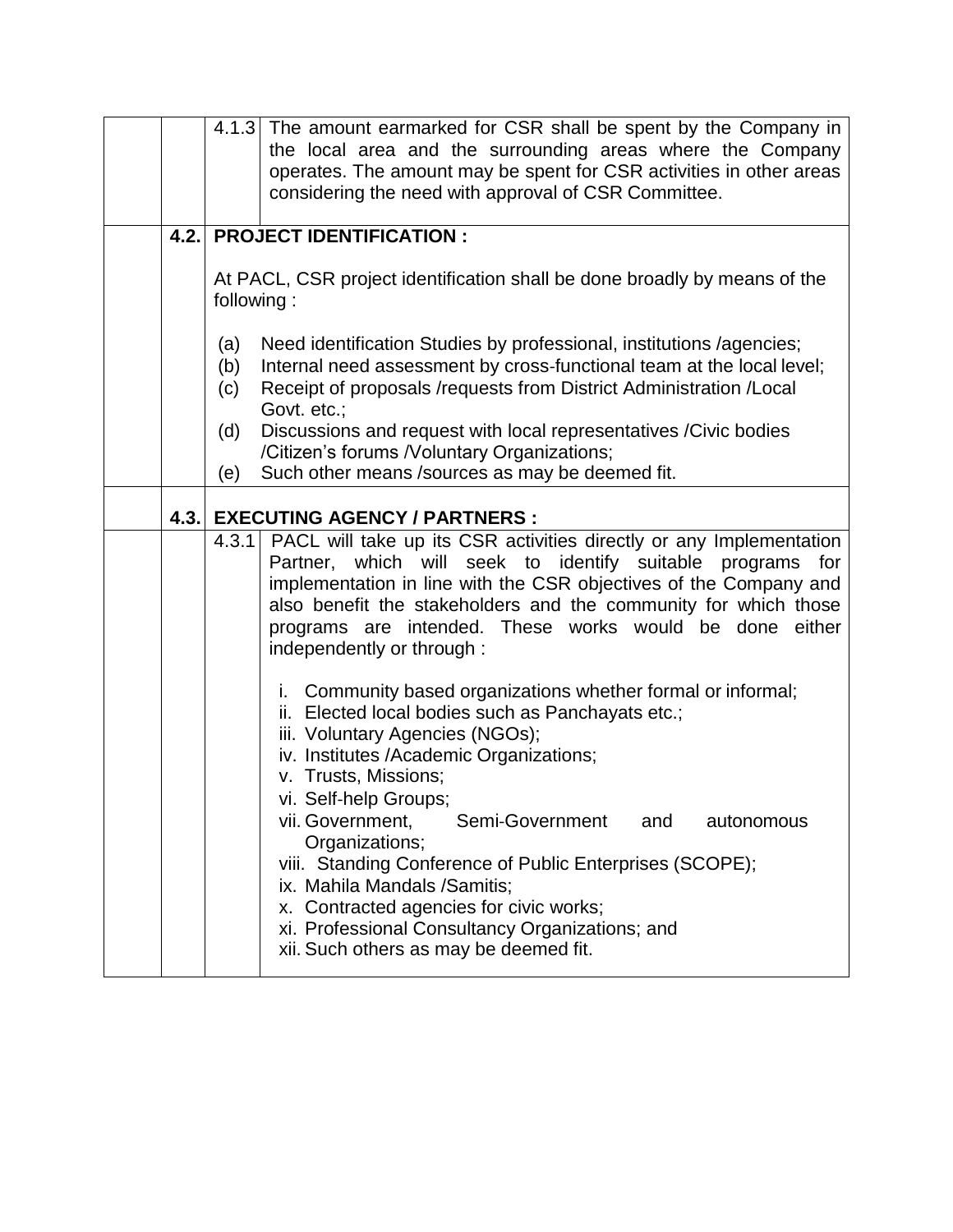|      |       | 4.3.2 Criterion for identifying Executing agency:                                                                                                                                                                                                                                              |
|------|-------|------------------------------------------------------------------------------------------------------------------------------------------------------------------------------------------------------------------------------------------------------------------------------------------------|
|      |       | While identifying programmes, if required an external agency will be<br>identified which would help to execute the said program. In case of<br>program execution by NGOs /Voluntary organizations, the following<br>criteria need to be ensured :                                              |
|      |       | The NGO /Agency has a permanent office /address in India;<br>The NGO is a registered Trust and/or a Society under<br>Societies' Registration Act;                                                                                                                                              |
|      |       | Possesses a valid Income-tax Exemption Certificate;                                                                                                                                                                                                                                            |
|      |       | The above mentioned agencies should be having minimum<br>work experience in the respective areas as may be decided by<br><b>CSR Committee.</b>                                                                                                                                                 |
|      |       | 4.3.3 Any work assigned to an external agency should be executed only<br>after entering into Memorandum of Understanding /Agreement<br>/Acknowledgment of work order containing Scope of work.                                                                                                 |
| 4.4. |       | <b>MONITORING &amp; EVALUATION:</b>                                                                                                                                                                                                                                                            |
|      |       | 4.4.1. To ensure effective implementation of the CSR programmes<br>undertaken, a monitoring mechanism will be put in place. The<br>progress of CSR programmes under implementation and status of<br>the work done shall be reported to CSR Committee of the Company.                           |
| 4.5. |       | <b>DOCUMENTATION:</b>                                                                                                                                                                                                                                                                          |
|      | 4.5.1 | Appropriate documentation of the PACL CSR Policy, annual CSR<br>activities, executing partners details, and expenditure incurred<br>/earmarked shall be undertaken on a periodical basis and the<br>Company's CSR policy as well as its activities shall be suitably<br>placed on its website. |
|      | 4.5.2 | Suitable reporting on CSR initiatives of the Company shall be made<br>in the Annual Report of the Company as required under the                                                                                                                                                                |

### **SECTION – 5 : AUTHORITY, RESPONSIBILITY & ACCOUNTABILITY**

|  |  | 5. 5.1. POWERS FOR APPROVAL : |
|--|--|-------------------------------|
|--|--|-------------------------------|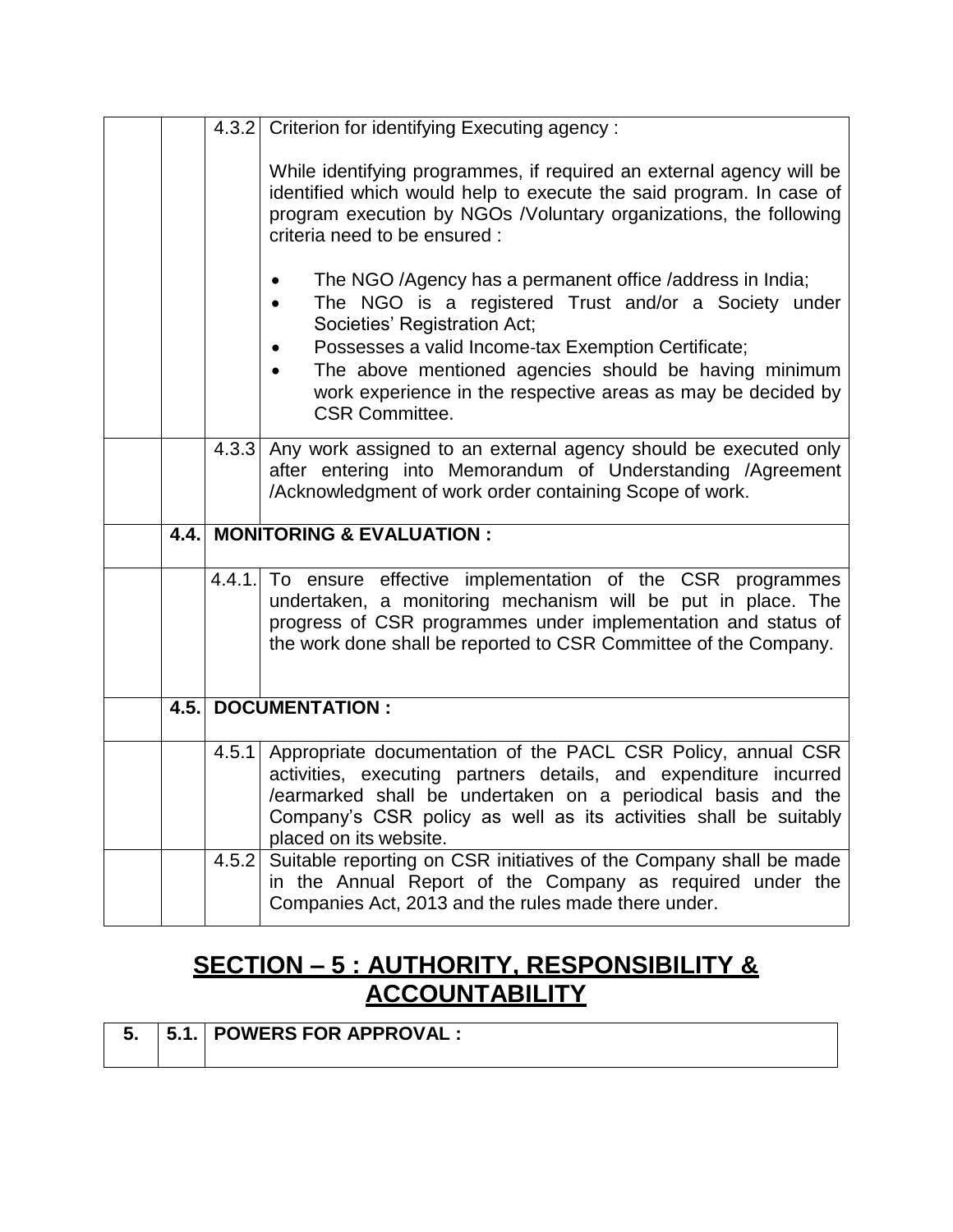|      |       | 5.1.1 Hierarchy flow:                                                                                                                                                                                                                                                                                                                                                                                                                                                                                                        |
|------|-------|------------------------------------------------------------------------------------------------------------------------------------------------------------------------------------------------------------------------------------------------------------------------------------------------------------------------------------------------------------------------------------------------------------------------------------------------------------------------------------------------------------------------------|
|      |       | The hierarchy flow of the CSR activities shall be as follows:                                                                                                                                                                                                                                                                                                                                                                                                                                                                |
|      |       | <b>Board</b>                                                                                                                                                                                                                                                                                                                                                                                                                                                                                                                 |
|      |       | <b>CSR Committee</b>                                                                                                                                                                                                                                                                                                                                                                                                                                                                                                         |
|      |       | <b>Managing Director</b>                                                                                                                                                                                                                                                                                                                                                                                                                                                                                                     |
|      |       | <b>Director</b>                                                                                                                                                                                                                                                                                                                                                                                                                                                                                                              |
|      | 5.1.2 | Areas of CSR activities as may be identified shall be placed before<br>the CSR Committee of the Board at the beginning of each Financial<br>Year as well as at such intervals as may be deemed fit and proper.<br>The Budget for CSR activities shall form part of the Annual<br>Revenue Budget of the Company and shall be placed before the<br>Board of Directors for approval. The Board will authorize CSR<br>Committee to spend from the budget. The reporting to the Board by<br>CSR Committee shall be made annually. |
|      |       | 5.1.3 For meeting the requirements arising out of immediate and urgent<br>situations, the Managing Director is authorized to approve<br>proposals within the overall budget and the same shall be placed<br>before CSR Committee for ex-post facto approval.                                                                                                                                                                                                                                                                 |
|      | 5.1.4 | To afford a further degree of flexibility, the CSR Committee<br>/Managing Director may authorise the Whole Time Director of the<br>Company to spend amount towards CSR activities to such extent<br>as may be deemed fit within the overall budget limits.                                                                                                                                                                                                                                                                   |
| 5.2. |       | <b>RESPONSIBILITY:</b>                                                                                                                                                                                                                                                                                                                                                                                                                                                                                                       |
|      | 5.2.1 | Responsibility of Board will be:<br>To approve the CSR policy recommended by the CSR<br>1.<br>Committee and disclose the contents of such policy in its report<br>and place in its report and place it on Company's Website.<br>To ensure 2 % spending on CSR activities.<br>2.<br>To report CSR activities in Board's report and disclose with<br>3.<br>reasons for non-spending of CSR fund (2%).                                                                                                                          |